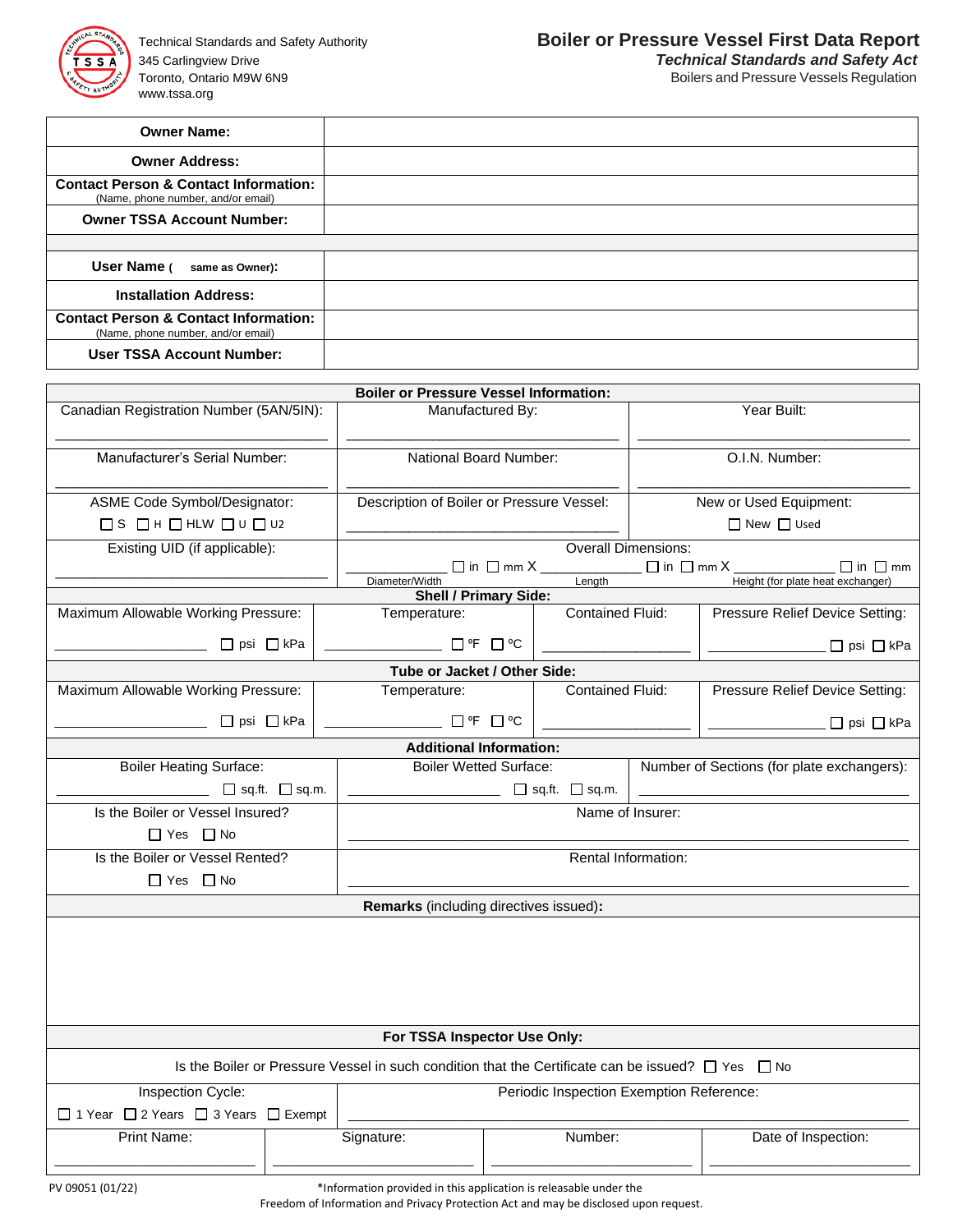

345 Carlingview Drive www.tssa.org **Boilers and Pressure Vessels Regulation Boilers and Pressure Vessels Regulation** 



Technical Standards and Safety Authority 345 Carlingview Drive Toronto, Ontario M9W 6N9 www.tssa.org

## Boiler or Pressure Vessel First Data Report

**Technical Standards and Safety Act** Boilers and Pressure Vessels Regulation

| Owner Name:                                                                            |   |
|----------------------------------------------------------------------------------------|---|
| <b>Owner Address:</b>                                                                  |   |
| <b>Contact Person &amp; Contact Information:</b><br>(Name, phone number, and/or email) |   |
| <b>Owner TSSA Account Number:</b>                                                      |   |
|                                                                                        |   |
| User Name (5 came as Owner):                                                           | ο |
| <b>Installation Address:</b>                                                           |   |
| <b>Contact Person &amp; Contact Information:</b><br>(Name, phone number, and/or email) | 8 |
| <b>User TSSA Account Number:</b>                                                       |   |

|                                                                                                                    |                                                         | <b>Boiler or Pressure Vessel Information:</b> |                                            |                                         |                                                  |                                 |  |
|--------------------------------------------------------------------------------------------------------------------|---------------------------------------------------------|-----------------------------------------------|--------------------------------------------|-----------------------------------------|--------------------------------------------------|---------------------------------|--|
| Canadian Registration Number (5AN/5IN):                                                                            | Manufactured By:                                        |                                               |                                            | Year Built:                             |                                                  |                                 |  |
| Manufacturer's Serial Number:<br>13                                                                                | National Board Number:                                  |                                               |                                            | O.I.N. Number:<br>15                    |                                                  |                                 |  |
| ASME Code Symbol/Designator:<br>$16$ DS ON DHLW DU Du2                                                             | Description of Boiler or Pressure Vessel:               |                                               |                                            | New or Used Equipment:<br>18 ONew Oused |                                                  |                                 |  |
| Existing UID (if applicable):<br>1 Q                                                                               |                                                         | $\Box$ In $\Box$ mm $X$<br>Diameter/Width     | <b>Overall Dimensions:</b><br>21<br>Length | $\Box$ in $\Box$ mm $X$                 | Height (for plate heat exchanger)                | $\Box$ in $\Box$ mm             |  |
|                                                                                                                    |                                                         | Shell / Primary Side:                         |                                            |                                         |                                                  |                                 |  |
| Maximum Allowable Working Pressure:                                                                                |                                                         | Temperature:                                  | Contained Fluid:                           |                                         |                                                  | Pressure Relief Device Setting: |  |
| 23<br>$\Box$ psi $\Box$ kPa                                                                                        |                                                         | □°F □ °C                                      | 25                                         |                                         | 26                                               | □ psi □ kPa                     |  |
|                                                                                                                    |                                                         | Tube or Jacket / Other Side:                  |                                            |                                         |                                                  |                                 |  |
| Maximum Allowable Working Pressure:                                                                                |                                                         | Temperature:                                  | Contained Fluid:                           | Pressure Relief Device Setting:         |                                                  |                                 |  |
| $\Box$ psi $\Box$ kPa                                                                                              | 28                                                      | □°F □℃                                        | 29                                         |                                         | 30                                               | □ psl □ kPa                     |  |
|                                                                                                                    |                                                         | <b>Additional Information:</b>                |                                            |                                         |                                                  |                                 |  |
| Boiler Heating Surface:<br>sq.ft. [] sq.m.                                                                         | <b>Boiler Wetted Surface:</b><br>32<br>□ sq.ft. □ sq.m. |                                               |                                            |                                         | Number of Sections (for plate exchangers):<br>33 |                                 |  |
| Is the Boiler or Vessel Insured?<br>$34$ $\Box$ Yes $\Box$ No                                                      | Name of Insurer:                                        |                                               |                                            |                                         |                                                  |                                 |  |
| Is the Boiler or Vessel Rented?<br>36 O Yes O No                                                                   | Rental Information:<br>37                               |                                               |                                            |                                         |                                                  |                                 |  |
|                                                                                                                    |                                                         | Remarks (including directives issued):        |                                            |                                         |                                                  |                                 |  |
|                                                                                                                    |                                                         | 38                                            |                                            |                                         |                                                  |                                 |  |
|                                                                                                                    |                                                         | For TSSA Inspector Use Only:                  |                                            |                                         |                                                  |                                 |  |
| $39\,$ Is the Boiler or Pressure Vessel in such condition that the Certificate can be issued? $\Box$ Yes $\Box$ No |                                                         |                                               |                                            |                                         |                                                  |                                 |  |
| Inspection Cycle:<br>40<br>□ 1 Year □ 2 Years □ 3 Years □ Exempt                                                   | Periodic Inspection Exemption Reference:<br>Λ1          |                                               |                                            |                                         |                                                  |                                 |  |
| Print Name:<br>42                                                                                                  | Signature:<br>43                                        |                                               | Number:<br>44                              |                                         |                                                  | Date of Inspection:<br>45       |  |
|                                                                                                                    |                                                         |                                               |                                            |                                         |                                                  |                                 |  |

PV 09051 [11/21]

\*Information provided in this application is releasable under the

Freedom of Information and Privacy Protection Act and may be disclosed upon request.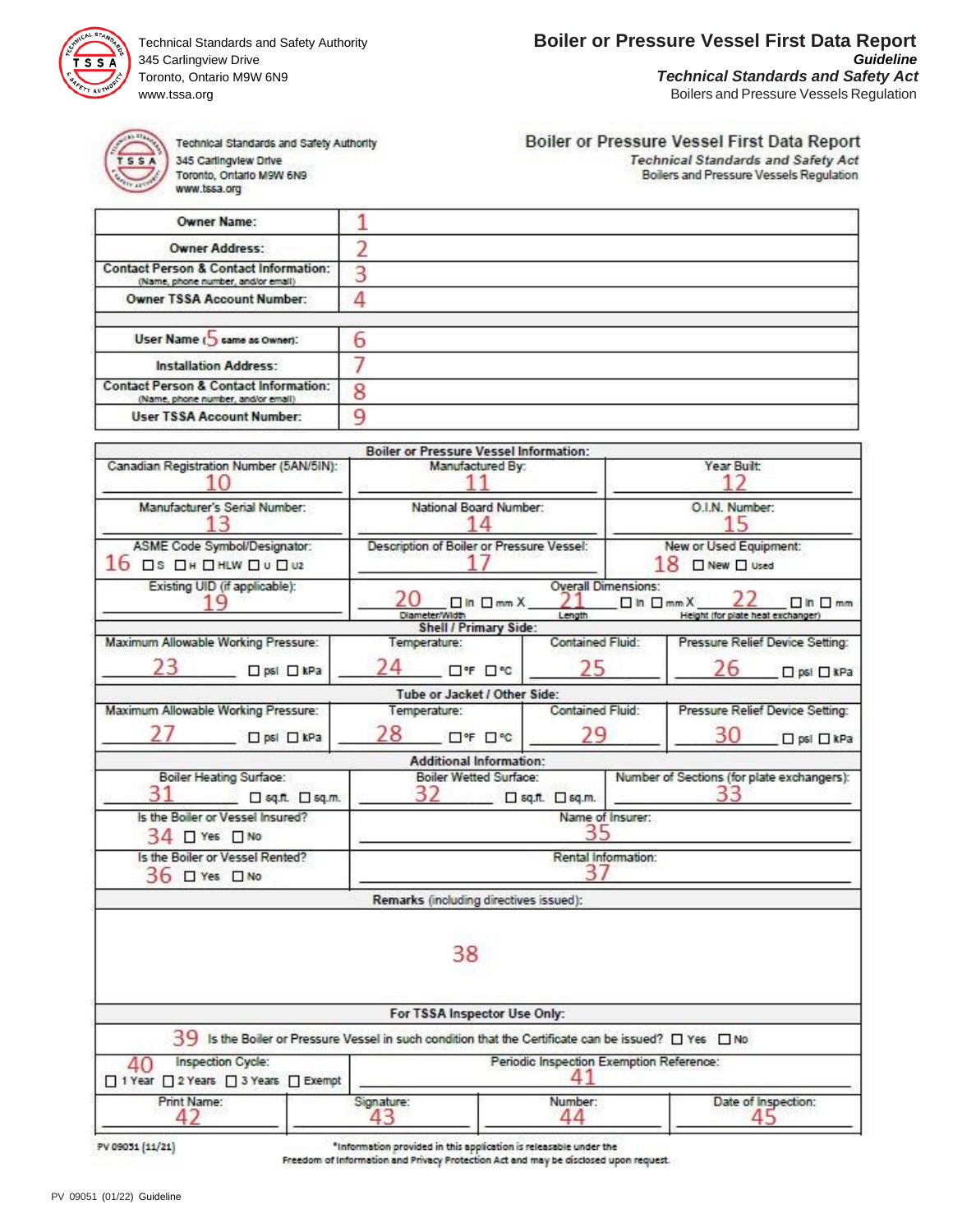

## **Guideline for completing the Boiler or Pressure Vessel First Data Report**

| Item            | <b>Description</b>                                                                                                                                                                                                                          | Example                      |
|-----------------|---------------------------------------------------------------------------------------------------------------------------------------------------------------------------------------------------------------------------------------------|------------------------------|
| $\#$<br>1       | Provide the name of the owner of the pressure equipment.                                                                                                                                                                                    |                              |
| $\overline{2}$  | Provide the address of the owner.                                                                                                                                                                                                           |                              |
|                 | Provide the name of the contact person and contact information of the                                                                                                                                                                       |                              |
| 3               | owner of the pressure equipment.                                                                                                                                                                                                            |                              |
| 4               | Provide the TSSA account number of the owner.                                                                                                                                                                                               |                              |
| 5               | Select box if the user is the same as the owner.                                                                                                                                                                                            |                              |
| 6               | Provide the name of the user of the pressure equipment, if different than                                                                                                                                                                   |                              |
|                 | stated in 1                                                                                                                                                                                                                                 |                              |
| $\overline{7}$  | Provide the address of the user, if different than stated in 1.                                                                                                                                                                             |                              |
| 8               | Provide the name of the contact person and contact information of the<br>user of the pressure equipment, if different than stated in 1.                                                                                                     |                              |
| 9               | Provide the TSSA account number of the user, if different than stated in                                                                                                                                                                    |                              |
|                 | Canadian Registration Number (CRN) of the pressure equipment found                                                                                                                                                                          | 12345.5                      |
| 10 <sup>°</sup> | on the nameplate. Include the 5AN/5IN number if applicable.                                                                                                                                                                                 |                              |
| 11              | The name of the manufacture found on the nameplate.                                                                                                                                                                                         |                              |
| 12              | The year built found on the nameplate.                                                                                                                                                                                                      | 2021                         |
| 13              | Manufacturer's serial number found on the nameplate.                                                                                                                                                                                        |                              |
| 14              | National Board Number found on the nameplate.                                                                                                                                                                                               | 123                          |
| 15              | Ontario Identification Number (O.I.N.) found on the nameplate, if<br>applicable.                                                                                                                                                            |                              |
| 16              | Select the appropriate ASME Code Symbol/Designator found on the                                                                                                                                                                             |                              |
|                 | nameplate (if applicable).                                                                                                                                                                                                                  |                              |
| 17              | Description of the pressure equipment.                                                                                                                                                                                                      | Heat Exchanger, Boiler, etc. |
| 18              | Select if the pressure equipment is new or used. If the equipment is<br>used, state in the Remarks Section 38 any additional information,<br>including pressure testing completed on a used vessel when requested<br>by the TSSA Inspector. |                              |
| 19              | State the existing Unique Identification Number (UID) of the pressure<br>equipment (if applicable).                                                                                                                                         |                              |
| 20              | Overall diameter/width of the pressure equipment.                                                                                                                                                                                           | 24" OD, etc.                 |
| 21              | Overall length of the pressure equipment.                                                                                                                                                                                                   | 36", etc.                    |
| 22              | Overall height for plate heat exchangers.                                                                                                                                                                                                   | 36", etc.                    |
|                 | Maximum Allowable Working Pressure (MAWP) of the shell/primary side                                                                                                                                                                         |                              |
| 23              | of the pressure equipment found on the nameplate.                                                                                                                                                                                           | 200 psi, etc.                |
| 24              | Temperature of the shell/primary side of the pressure equipment found<br>on the nameplate.                                                                                                                                                  | 250°F, etc.                  |
| 25              | Fluid contained in the shell/primary side of the pressure equipment.                                                                                                                                                                        | Air, water, etc.             |
| 26              | Pressure Relief Device setting on the shell/primary side of the pressure                                                                                                                                                                    | 250 psi, etc.                |
|                 | equipment.                                                                                                                                                                                                                                  |                              |
| 27              | Maximum Allowable Working Pressure (MAWP) of the tube or                                                                                                                                                                                    | 200 psi, etc.                |
|                 | jacket/other side of the pressure equipment found on the nameplate.                                                                                                                                                                         |                              |
| 28              | Temperature of the tube or jacket/other side of the pressure equipment<br>found on the nameplate.                                                                                                                                           | 250°F, etc.                  |
| 29              | Fluid contained in the tube or jacket/other side of the pressure<br>equipment.                                                                                                                                                              | Air, water, etc.             |
| 30              | Pressure Relief Device setting on the tube or jacket/other side of the<br>pressure equipment.                                                                                                                                               | 250 psi, etc.                |
| 31              | Heating surface of the Boiler.                                                                                                                                                                                                              | 50 sq.ft., N/A, etc.         |
| 32              | Wetted surface of the Boiler                                                                                                                                                                                                                | 50 sq.ft., N/A, etc.         |
| 33              | Number of Sections for plate exchangers                                                                                                                                                                                                     | 100, N/A, etc.               |
| 34              | Select if the pressure equipment is insured.                                                                                                                                                                                                |                              |